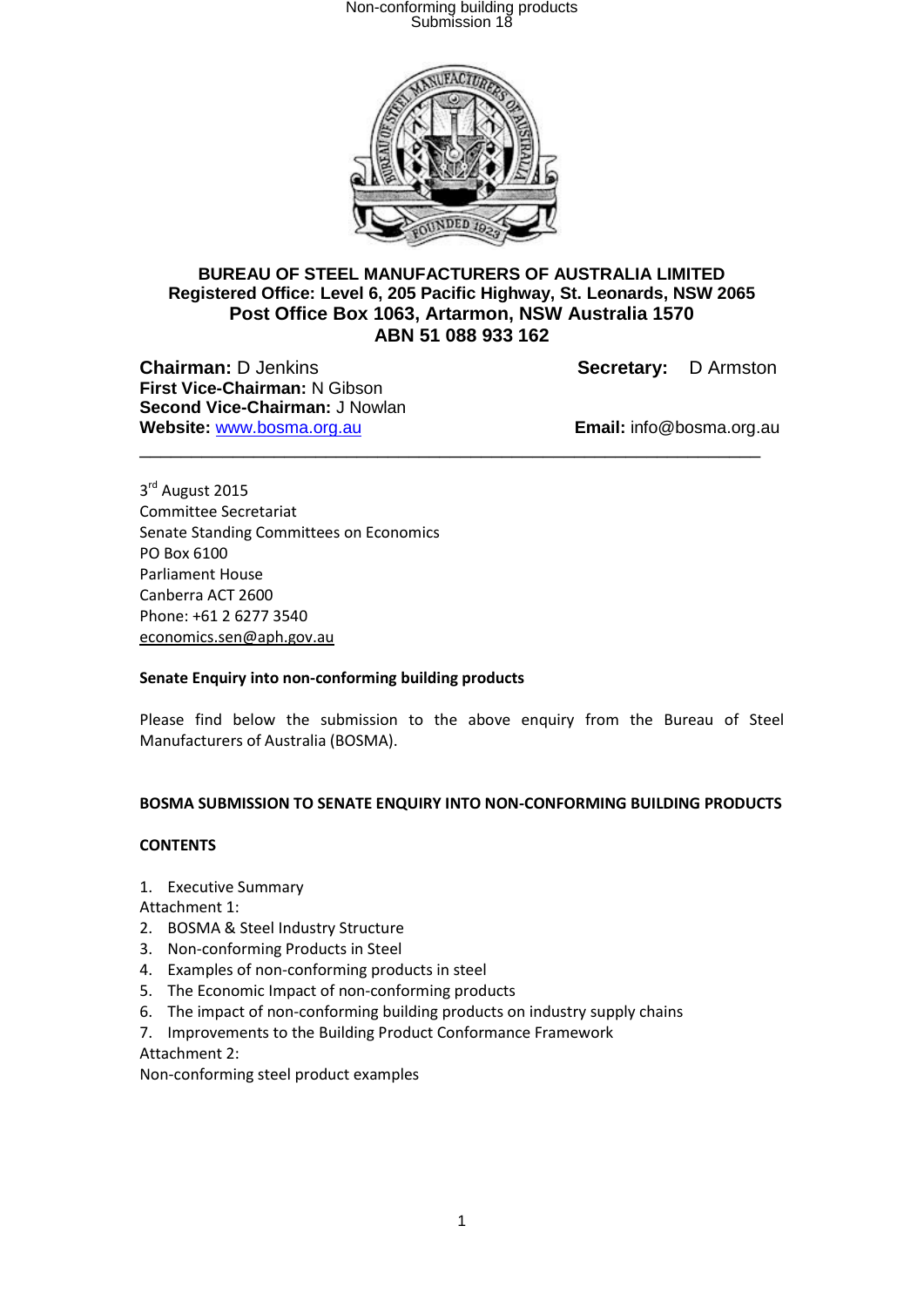### **1. EXECUTIVE SUMMARY**

**The Bureau of Steel Manufacturers of Australia (BOSMA) is the peak body representing the Australian steel manufacturers OneSteel, an Arrium business, and BlueScope Steel. BOSMA members supply the majority of steel mill products used in the Australian domestic market. (See section 2 for Australian steel industry structure.) OneSteel and BlueScope together employ around 12,000 people in Australia while total employment in the steel sector, both upstream and downstream, was estimated to be around over 100,000 (ABS 2011).** 

**The sale of non-conforming building products in Australia is a form of unfair trade, by which companies whose products do not conform to Standards and building requirements undermine the viability of those firms whose products do conform, while imposing additional and unnecessary costs on the economy, and creating unacceptable risks to public safety. This is not a level playing field.** 

**In BOSMA's opinion non-compliant steel being supplied into construction is part of an overall problem in establishing product conformity to the Australian Standards specified. There is evidence from a range of sources that some steels being supplied into projects are non-compliant with specifications and standards. There needs to be a better overall product conformity system and in the case of high risk construction safety related products like steel, there needs to be Government support.**

**The BOSMA position is that regardless of source of product, members of the supply chain must ensure that the steel products used in risk critical structural applications have been supplied from steel mill manufacturers which have Third Party Certification of their manufacturing output, demonstrating compliance with the relevant Standards. This is particularly important for high risk structural applications in construction where steel mill products are relied upon for the structural integrity of the building.**

**BOSMA is not calling for increased regulation but support from Government of the systems already in place driven by industry need and with a proven track record. Frameworks such as this are well understood and accepted by competent steel mills worldwide, as Third Party Certificates of Product Compliance are already for them a low cost "reduced red tape" method of demonstrating compliance to Standards and correct test certificate data and identifying markings.**

The definition BOSMA is using for non-conforming steels and steel building products covers the following:

- Products that do not meet regulatory, Australian or industry standards
- Products that are not fit for their intended purpose
- Products that are not of acceptable quality
- Products that contain false or misleading claims
- Products that have false documentation
- Products that are counterfeit

The current systems and frameworks are inadequate to ensure that steels and steel building products meet the Standards called up in the National Construction Code (NCC) or specified in non-building construction projects. Standards Australia develops Australian Standards but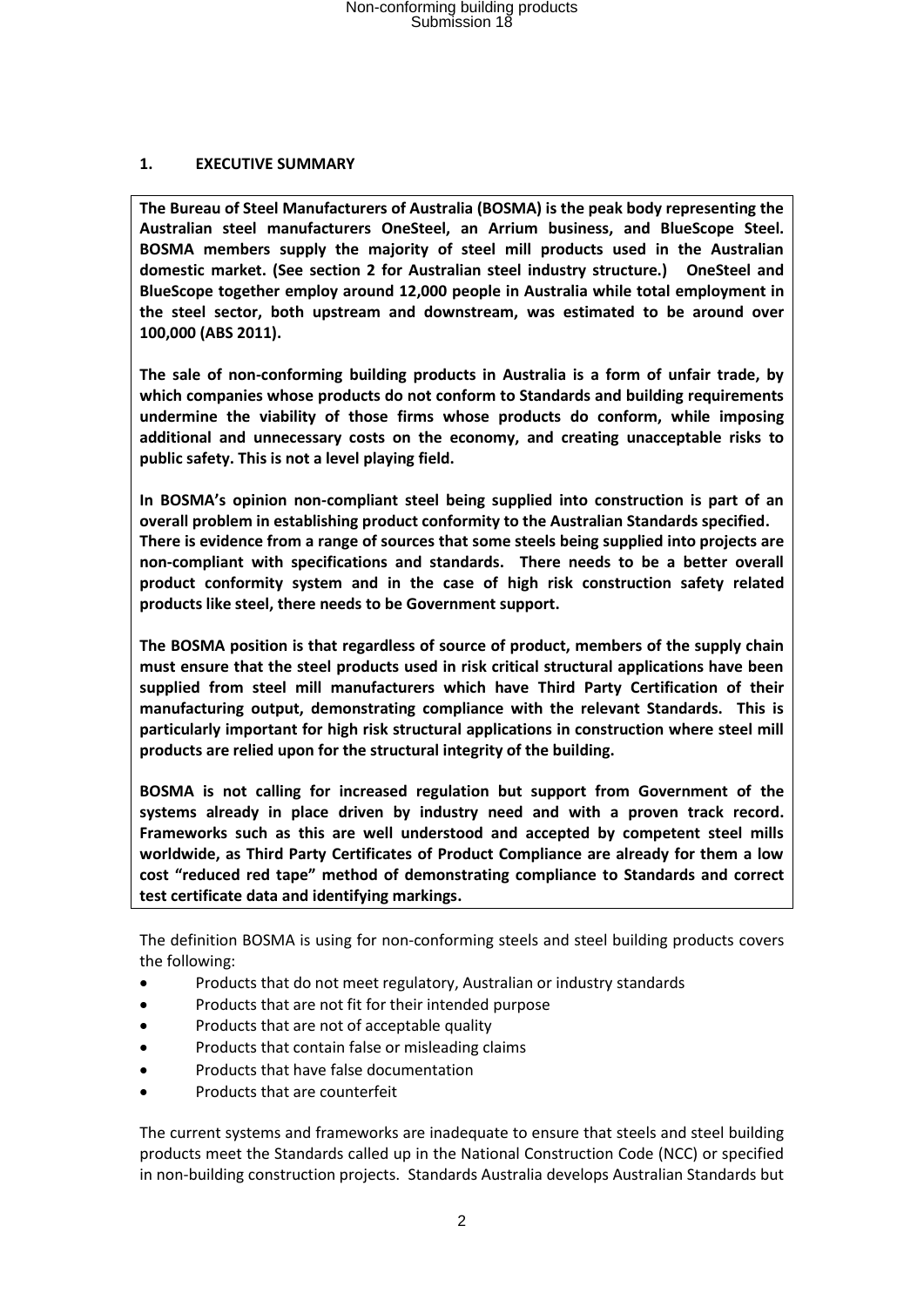does not have a direct role in ensuring the compliance of products or services with these standards. Australia trades in a global marketplace, but Australia does not mandate certified product conformity and compliance requirements to Standards. So while Standards are called up, the ineffective framework for surveillance and enforcement essentially relies on the goodwill of the suppliers to provide compliant product.

As there is no effective regulatory mechanism for checking compliance to Australian Standards, a voluntary third party certification authority has been established - the Australasian Certification Authority for Reinforcing and Structural Steels (ACRS), which certifies the majority of reinforcing and structural steel products supplied into the Australian construction market from both local and overseas suppliers. In addition Steelwork Compliance Australia (SCA) has been established as a certifying authority for structural steelwork to Australian Standards. However as certification is voluntary, a significant proportion of steel product supply, particularly when supplied as components in prefabricated or modular assemblies, is not subject to checking for compliance.

Non-compliant steel is a particularly serious concern in high risk applications for steel mill products such as concrete framed and steel framed buildings and structures.

BOSMA sees the impact of non-conforming building products as follows:

- Reduced manufacturing volumes for building products manufacturers who comply with standards, as their sales are undermined by cheaper products from manufacturers and suppliers who do not comply
- Reduced prices and margins for manufacturers who comply with relevant Standards forced to compete with cheaper non-compliant products
- Reduced employment, skills and development opportunities at manufacturers who comply with relevant Standards
- Compromised building site safety and efficiency
- Difficulties in determining the base steel and weldability compliance of key structural components for prefabricated and modular elements.
- Project delays and extra costs due to rectification works and possible additional testing
- Substitution of steels with differing strengths and grades, leading to weldability problems e.g. the addition of Boron in steels can cause cold cracking when welded unless the materials are appropriately prepared; also design intent can be compromised, and faulty galvanising and painting can lead to corrosion of steel
- Reduced building durability e.g. galvanised and painted components with metallic coatings below requirements
- *Reduced ability for domestic manufacturers to generate the requisite economies of scale to be globally competitive and maintain employment, and thus lose our domestic manufacturing base and skill development opportunities.*

The current framework of building approvals and voluntary Standards does not give confidence to users and specifiers that compliant material is being supplied. The onus is on them to check and test and investigate to put their minds at rest, as the regulatory framework does not mandate compliance. Building Surveyors and Design Engineers have a myriad of items for signing off on a project, and even high risk items are not mandated for sign off by regulators. It is important there is a framework for easy checking of compliance. (Examples are given in Attachment 1 - Section 4 of non-conforming products in a range of steel product areas.)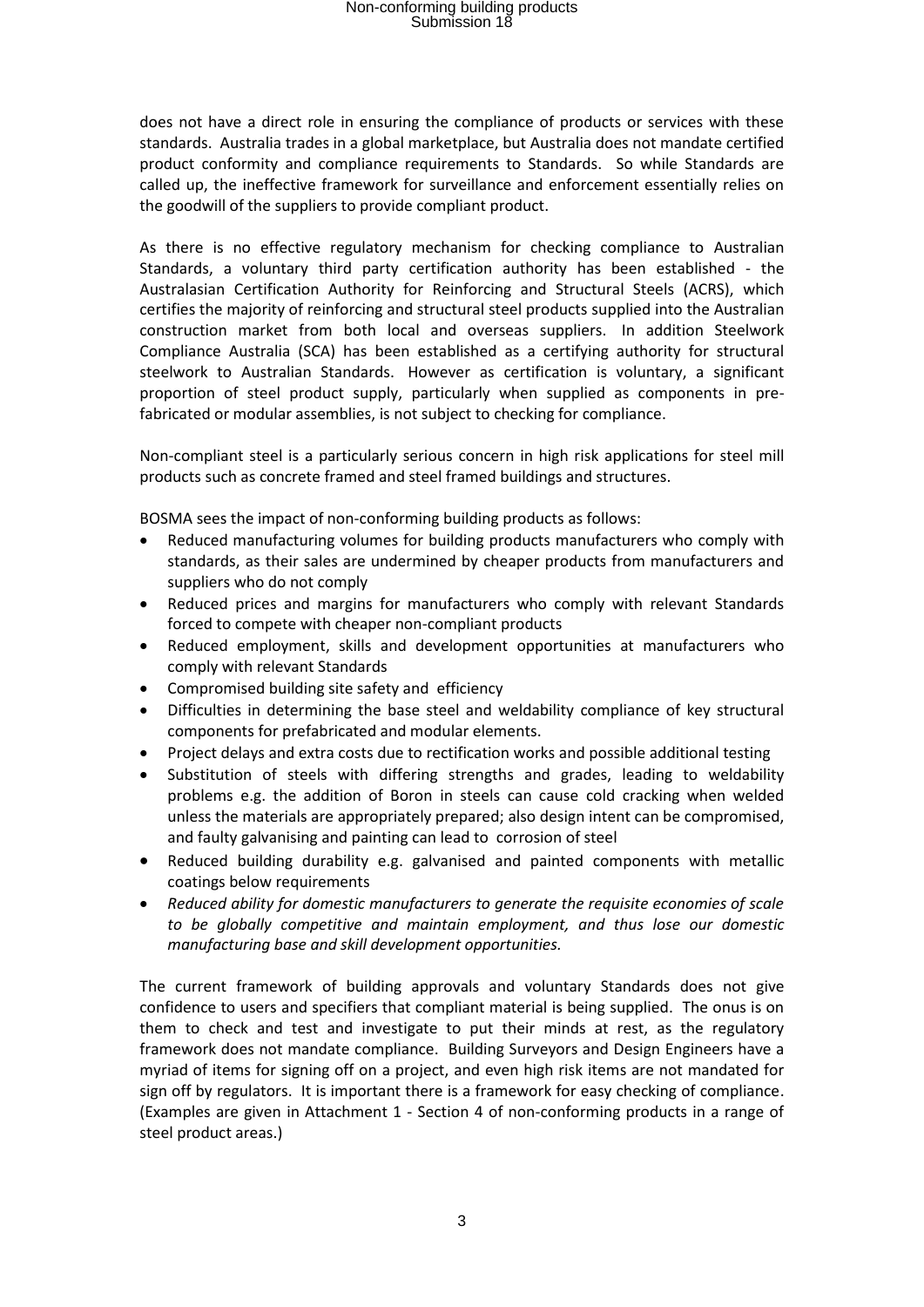A recognised international method of ensuring this is to mandate Third Party Product Certificates of Compliance be used to assure quality compliance of ongoing production output. Third Party Product Certification provides a level of confidence for governments, certifiers and users across the world who are grappling with the issue of how to ensure compliance with specifications, and avoid the costs of rework and litigation.

This position is non-discriminatory, follows established international models for product certification, and is inclusive of imported steel mill steels, regardless of country of origin. Its purpose is to provide a transparent level playing field for all steel mill suppliers for high risk products, while minimising the immense risks of non-conforming products.

Steel products are supplied at different levels of the supply chains and in different ways:

- Reinforcing, pre-stressing, structural and tubular steel ex steel mill manufacture
- Alloy, coated and other refined steel products ex steel mill or specialised processor
- Prefabricated end-use products and pre-assembled modules that are directly imported
- Steel building products and other products using steel

(See Attachment 1 - Section 6 for the differing ways in which non-compliant product can enter the different supply chains.)

Mandating compliance to Standards, and ensuring the building approval process is dependent on adherence to Standards, would be of great assistance in providing stakeholders with certainty about whether a product conforms, and ensuring that conforming products are used and installed properly.

Suppliers, users, specifiers and certifiers all need effective processes in place to reduce the risks, as they take responsibility for construction product quality and the consequences if product failures occur. Government needs to support everyone involved in the building process to put in place the necessary legislative, regulatory, assurance and penalty framework so that all stakeholders can reduce their risks and liabilities, which encompass safety, cost of repairs, penalties and legal expenses to name just a few of the exposures.

BOSMA recommends action by the Government to recognise risk based Third Party Product Certification of building products and construction materials as an effective and transparent means of determining compliance. In the steel sector BOSMA recommends that the Government recognises robust Third Party Product Certification schemes such as the Australasian Certification Authority for Reinforcing and Structural Steels (ACRS) or equivalents for demonstrating compliance.

Improving systems to ensure test certificate data and product marking requirements are met would also benefit builders, certifiers and end users.

Procurement and specification bodies should demonstrate that the steel products used in risk critical structural applications have been sourced from a steel mill certified by ACRS or an equivalent product certification body. Frameworks such as this are well understood and accepted by competent steel mills worldwide, as Third Party Certificates of Product Compliance are already for them a low cost "reduced red tape" method of demonstrating compliance. Endorsement by Governments of Third Party Product Certification Schemes is exercised in the European Union by recognition of the Certifiers (Conformity Assessment Bodies) as "Notified Bodies for Third Party Product Certification". The opportunity for